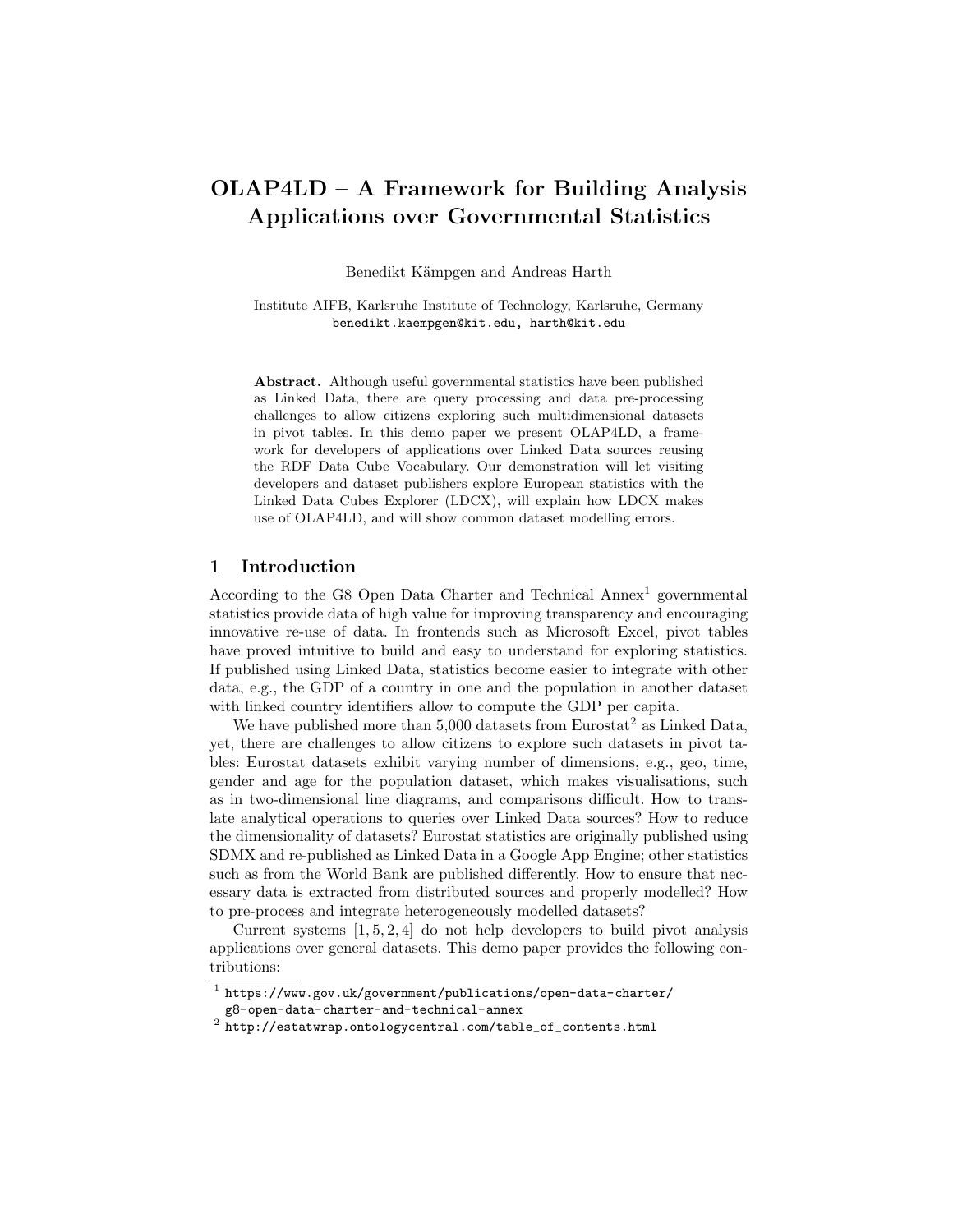(1) In Section 2, we present OLAP4LD, a development framework for applications over Linked Data sources reusing the RDF Data Cube Vocabulary.

(2) In Section 3, we present the Linked Data Cubes Explorer (LDCX) that is based on OLAP4LD and allows the exploration of governmental statistics.

After describing related work in Section 4, we conclude in Section 5.

## 2 OLAP4LD Integration and Analysis Framework

OLAP4LD<sup>3</sup> is an Open Source Java framework for building analysis applications over statistics published as Linked Data. As illustrated at the top of Figure 1, OLAP4LD implements olap4j, a standard interface between OLAP frontends and backends. Application developers can make use of a common abstraction of datasets as data cubes, the quasi-standard analytical query language MDX, and existing olap4j clients such a Saiku and JPivot. As illustrated at the bottom of the architecture, OLAP4LD provides access to multidimensional datasets published as Linked Data reusing the W3C-standardised RDF Data Cube Vocabulary (QB). QB allows to represent general datasets such as statistics or from sensors and is widely-adopted.



Fig. 1. Components of OLAP4LD.

Fig. 2. Pivot table schema from a typical MDX query.

OLAP4LD roughly consists of two components. The  $olap4j$  Driver Component translates queries from an olap4j client to queries more suitable for processing over Linked Data sources in the Linked Data Cubes Component. Vice-versa, the olap4j component translates results from Linked Data sources to representations understandable by the client.

Metadata queries are methods such as getCubes(...) and getMeasures(...) that return multidimensional elements, i.e., data cubes containing facts with members for a pre-defined set of dimensions (independent variables) that determine the value of one or more measures (dependent variables). In Linked Data,

 $^3$  http://linked-data-cubes.org/index.php/01ap41d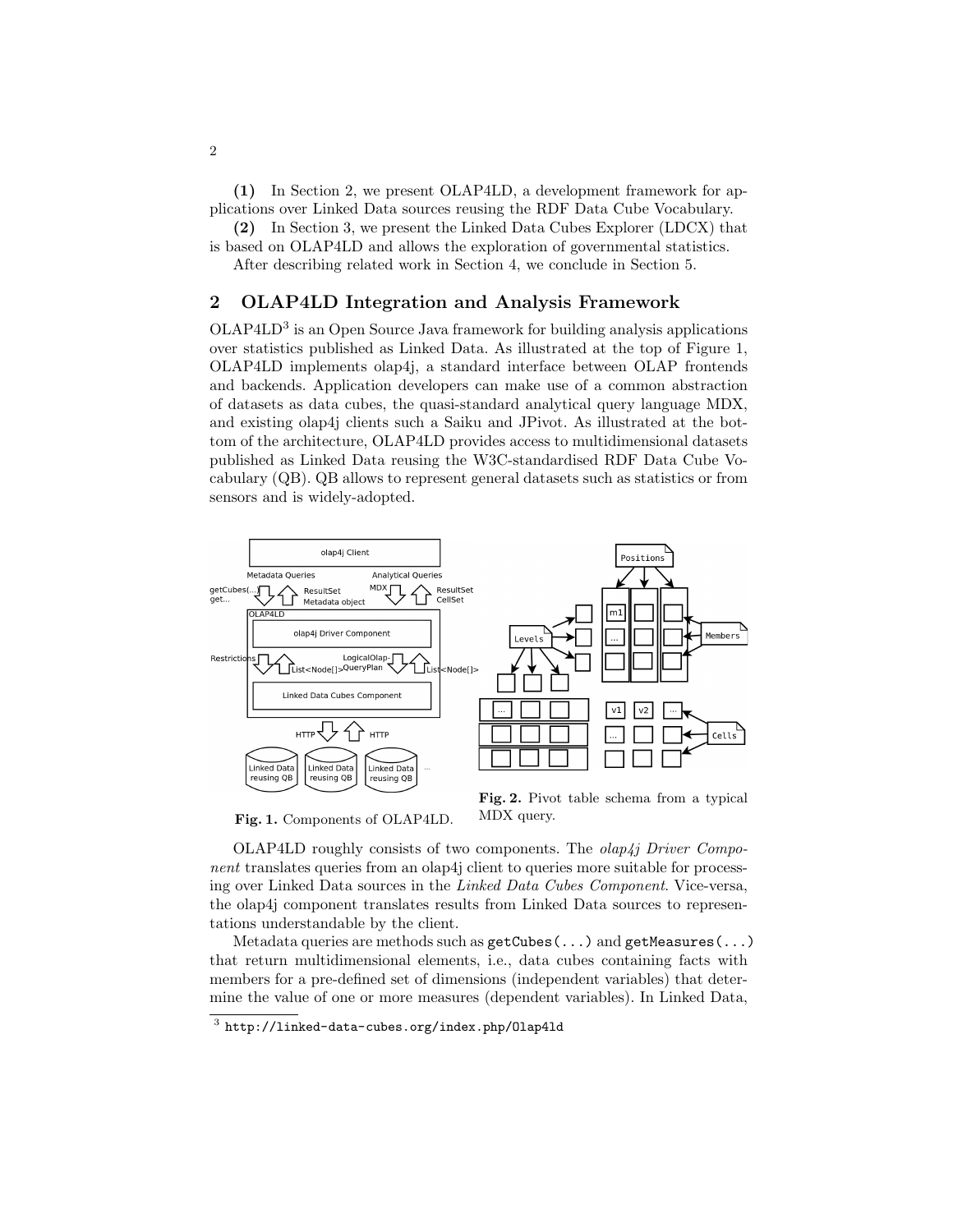multidimensional elements are identified and described using sets of RDF terms; OLAP4LD represents RDF terms using Nodes from the NxParser library. The schema of multidimensional elements from Linked Data, i.e., the name and types of columns of List<Node[]> is adopted from the olap4j specification.

Analytical (MDX) queries return data from a data cube to be displayed in a two-dimensional pivot table as illustrated in Figure 2: one or more queried data cubes, lists of member combinations (positions) from a fixed set of levels for rows and columns, and member combinations from a fixed set of levels as filter conditions. For instance, from a Eurostat dataset "Employment Rate", we may query for a pivot table containing sex as dimension on columns (e.g., position F), time and place as dimensions on rows (e.g., position 2005, AT). Results of analytical queries fill the cells of the pivot table, e.g., that 64.9% of women in Austria in 2005 have been employed.

OLAP4LD defines an analytical query as a nested set of common operators from an OLAP algebra: For every queried data cube, Base-Cube loads the relevant data defined by the dataset URI; for the chosen measures or if no measure is chosen the first measure, Projection removes not selected measures; for every possible member combination on axes, Dice removes filtered dimension members; Slice removes every dimension not mentioned in either column or row axis (i.e., aggregates over with aggregation function of measures); and for any higher level selected on columns or rows axes, Roll-Up aggregates dimensions to higher levels. Finally, all resulting data cubes are joined via Drill-Across. Note, the drill-across operator requires as input equally-structured data cubes. For more information about the definition of analytical queries, see the documentation and previous work [3].

In the Linked Data Cubes Component, for metadata queries, any instance of qb:DataSet is mapped to a data cube. Similarly, other resources represented in QB are mapped to multidimensional elements. For analytical queries, OLAP operators are executed over instances of qb:DataSet.

Queries can be executed in different ways, e.g., reusing a common OLAP engine over relations or in-memory, and directly with an RDF store; aggregated values from the data cube may be computed on demand or views selected and maintained; similarly, data pre-processing and integration can be done differently, e.g., a database may be pre-filled with all relevant data in advance or populated dynamically; also, there are various ways with which information can be provided, e.g., packed in data dumps or queryable from several SPARQL endpoints. For executing metadata and analytical queries, an OLAP4LD application has to implement a *Linked Data Cubes Engine*. Developers can reuse existing engines and concentrate on the challenges of query execution and integration over Linked Data sources.

## 3 OLAP4LD for the Linked Data Cubes Explorer

The Linked Data Cubes Explorer  $(LDCX)^4$  is based on OLAP4LD and allows citizens to explore governmental statistics. In our demonstration, we will let vis-

<sup>4</sup> http://ldcx.linked-data-cubes.org/projects/ldcx/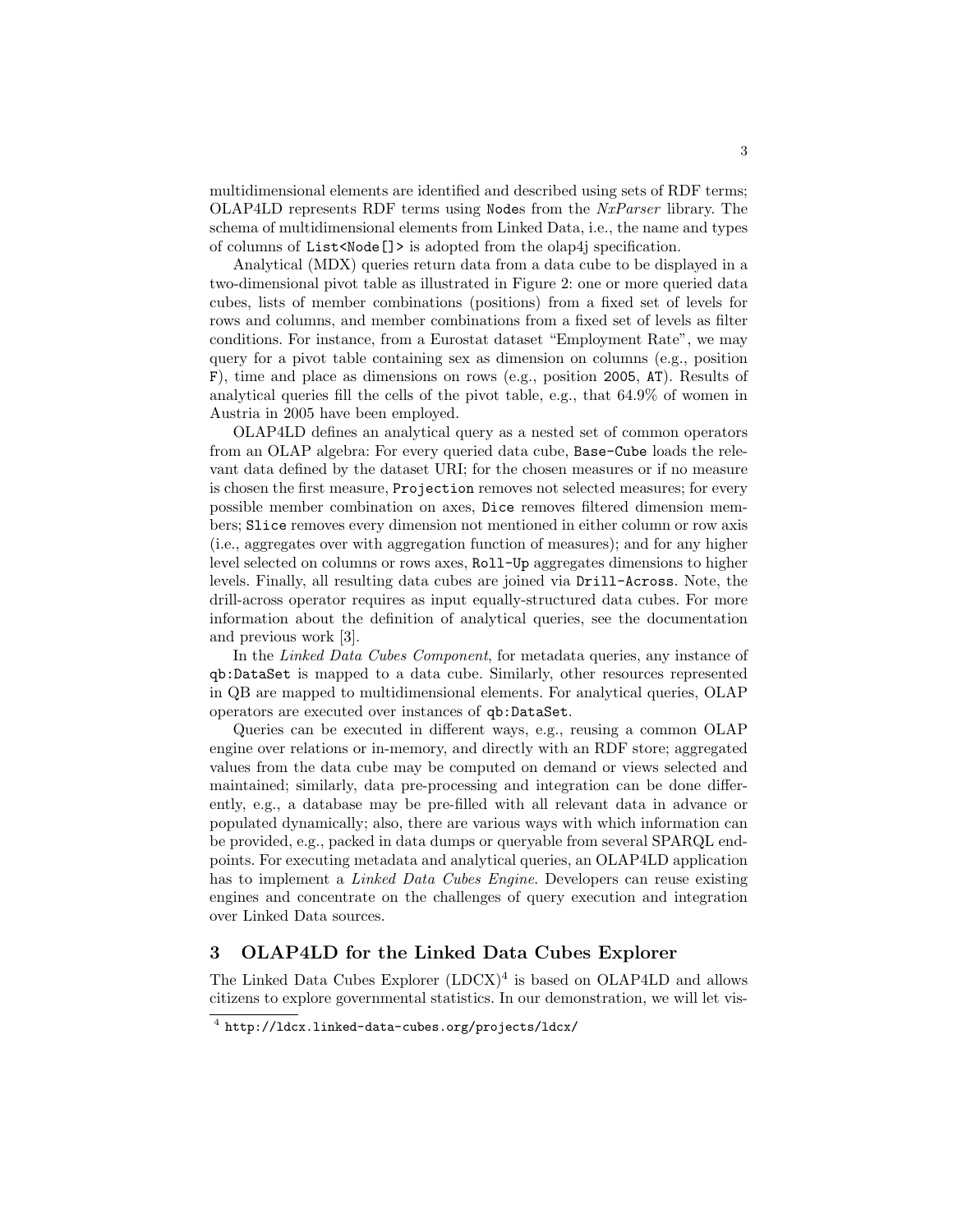itors try the three-step user interface of LDCX: 1) a user selects one or more comma-separated URIs of  $qb:DataSets$ . With "Explore Dataset...", metadata queries are issued to populate the user interface; 2) the user selects measures to be displayed in the pivot table cells; 3) the user selects dimensions to add member combinations to rows and columns of the pivot table and clicks "Update Table...". Note LDCX automatically queries every dimension on the most granular level since multi-level hierarchies are rarely used and users can still slice dimensions to view datasets on a higher aggregation level. In our demonstration we will show how changes in modelling are propagated to LDCX by live modifying a published QB dataset. Also, we show common modelling errors in existing QB datasets such as missing dimension rdfs:range or qb:CodeList and observations not adhering to data structure definitions.

LDCX implements an EmbeddedSesameEngine as Linked Data Cubes Engine that evaluates metadata queries using SPARQL templates filled with Node parameters. For each multidimensional element, there are several SPARQL templates for different ways of modelling, e.g., measures can define their own aggregation functions or  $AVG$  and  $COUNT$  are used by default. To evaluate analytical queries, the logical query plan is translated to a physical query plan; for each separate drill-across sub-query plan, we execute our OLAP-to-SPARQL algorithm [3] and join the results. Before executing a metadata or analytical query with SPARQL, the EmbeddedSesameEngine automatically loads necessary data into an embedded Sesame RDF store. EmbeddedSesameEngine first resolves all queried dataset URIs, then in turn asks SPARQL queries to its store for additional URIs to resolve and load; EmbeddedSesameEngine resolves all instances of concepts defined in the QB specification in the order they can be reached from the dataset URI, from qb:DataStructureDefinitions over qb:ComponentProperty to single qb:Concepts. Since there is no standard way to publish QB observations, the engine assumes that the observations are represented as blank nodes and stored at the location of the dataset URI. Such "directed crawling" of the data cube has the advantage that necessary data is found quickly and not all information has to be given in one location, but can be distributed and reused, e.g., the range for the ical:dtstart dimension is provided by its URI. EmbeddedSesameEngine ensures that the entire QB dataset is loaded and well-formed according to the QB specification; SPARQL queries materialise implicit information and check integrity constraints.

For an online questionnaire not considering drill-across, 8 of 20 asked business engineering students at KIT used LDCX in 11 tasks, e.g., to find "the average GDP for Germany" in example and real datasets and rated the system according to 13 statements with average 2.5 from 1 (strongly agree) to 10 (strongly disagree), e.g., regarding usability. LDCX seems usable and robust; improvements are possible regarding slow performance, counter-intuitive error messages and cumbersome selection of datasets. For a workload of 5 drill-down and 5 slice queries over datasets with 10 to 1000 observations we observed that elapsed query time was mainly spent for loading the datasets and much less for query plan generation and execution.